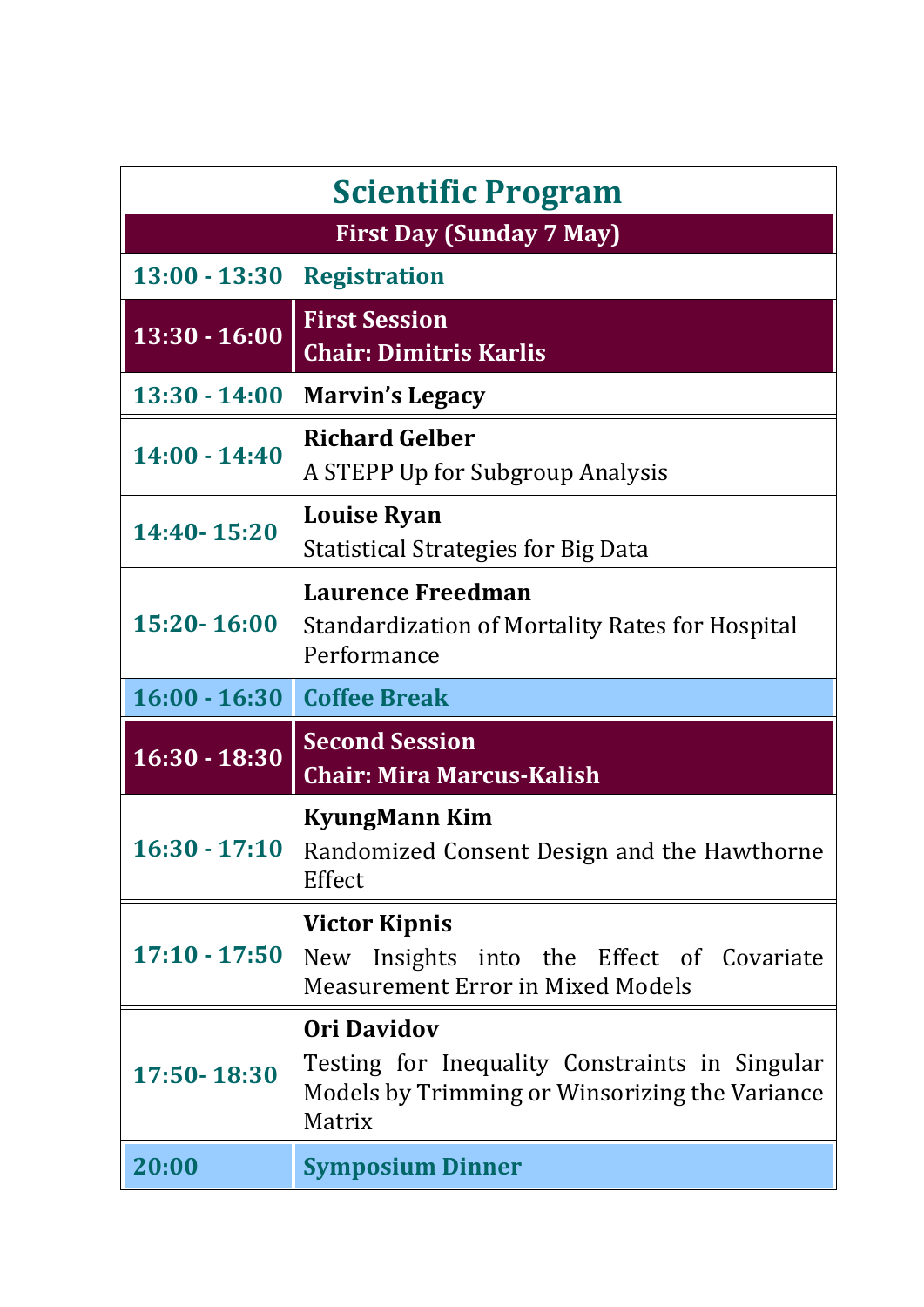| <b>Scientific Program</b>        |                                                                                                                                                                    |  |
|----------------------------------|--------------------------------------------------------------------------------------------------------------------------------------------------------------------|--|
| <b>Second Day (Monday 8 May)</b> |                                                                                                                                                                    |  |
| $09:00 - 11:30$                  | <b>First Session</b><br><b>Chair: Urania Dafni</b>                                                                                                                 |  |
| $09:00 - 09:30$                  | <b>Thelma Zelen &amp; Zelen Family</b>                                                                                                                             |  |
| $09:30 - 10:10$                  | <b>Guadalupe Gómez</b><br>Sample Size Considerations for Composite<br>Endpoints                                                                                    |  |
| $10:10 - 10:50$                  | <b>Sharon-Lise T. Normand</b><br>Statistical Approaches to Quantifying Quality and<br>Disparities in Mental Health Care                                            |  |
| $10:50 - 11:30$                  | <b>Meredith Regan</b><br>Estimating Benefit of Adjuvant Endocrine<br>Therapy for Early Breast Cancer Patients                                                      |  |
| 11:30 - 12:00 Coffee Break       |                                                                                                                                                                    |  |
|                                  |                                                                                                                                                                    |  |
| $12:00 - 14:00$                  | <b>Second Session</b><br><b>Chair: KyungMann Kim</b>                                                                                                               |  |
| $12:00 - 12:40$                  | <b>Ping Hu &amp; Su-Chun Cheng</b><br>Planning Clinical Trials to Evaluate Cancer<br><b>Screening Programmes</b>                                                   |  |
| 12:40 - 13:20                    | <b>Mette Kalager</b><br>Mammography Screening in the Era of Modern<br>Treatment                                                                                    |  |
| $13:20 - 14:00$                  | <b>Nuala McGrath</b><br>A Randomized Controlled Trial of the Uthando<br>Lwethu ("Our love") Intervention to Increase<br>Couples' HIV Testing in Rural South Africa |  |